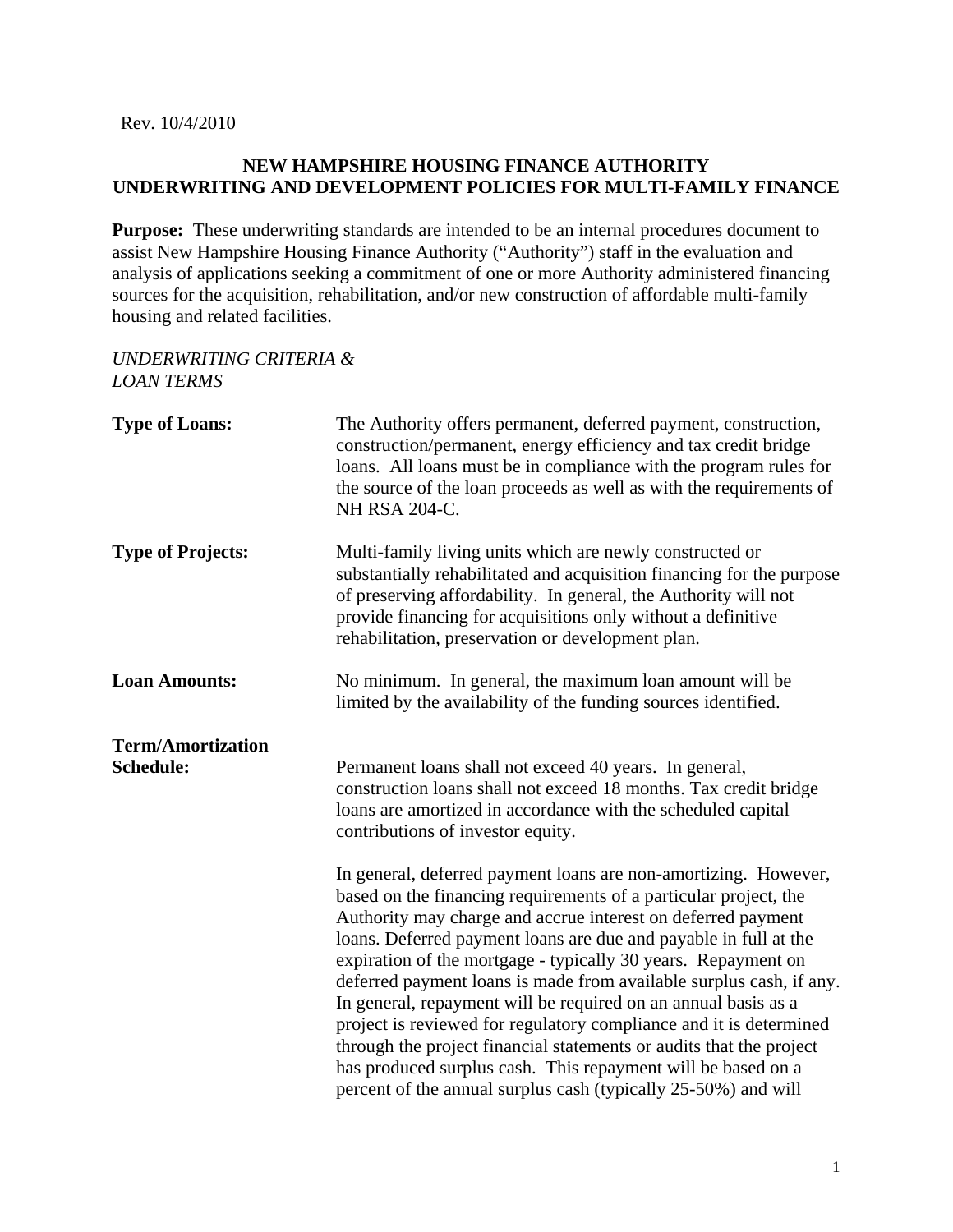|                                       | reduce the loan by the amount of accumulated payments resulting<br>from surplus cash. Repayments will be applied first to accrued<br>interest, if any.                                                                                                                                                                                                                                                                                                                                                                                                                                      |
|---------------------------------------|---------------------------------------------------------------------------------------------------------------------------------------------------------------------------------------------------------------------------------------------------------------------------------------------------------------------------------------------------------------------------------------------------------------------------------------------------------------------------------------------------------------------------------------------------------------------------------------------|
| <b>Recourse/Non-Recourse</b><br>Debt: | Loans are non-recourse debt secured by a mortgage and security<br>agreement.                                                                                                                                                                                                                                                                                                                                                                                                                                                                                                                |
| <b>Debt Coverage Ratio:</b>           | The forecasted initial year DCR shall be at a minimum, no less<br>than 1.15. In the case of a project supported by a long-term rent<br>subsidy contract or other extenuating circumstance, the initial year<br>DCR will be adjusted accordingly. A higher DCR may be used in<br>cases of small or special use projects where there is higher than<br>normal risk                                                                                                                                                                                                                            |
|                                       | As part of the subsidy layering analysis, the Authority will review<br>the proposed DCR and the 15-year cash flow projection to ensure<br>that a project receives no more capital subsidy than is necessary to<br>make the project financially feasible.                                                                                                                                                                                                                                                                                                                                    |
| <b>Loan to Value Ratio:</b>           | The maximum loan to value ratio shall be 90%, except for projects<br>owned or sponsored by a non-profit or limited equity cooperative<br>for which the maximum LTV shall be 95%. Non-amortizing or<br>deferred payment loans may be excluded from the LTV<br>calculation.                                                                                                                                                                                                                                                                                                                   |
| <b>Interest Rates:</b>                | Interest rates and terms are set in accordance with Authority policy<br>established for various funding programs. The Authority will<br>commit to a maximum interest rate on the mortgage at the<br>conclusion of a favorable project review and financial<br>underwriting.                                                                                                                                                                                                                                                                                                                 |
| <b>LOAN SECURITY</b>                  |                                                                                                                                                                                                                                                                                                                                                                                                                                                                                                                                                                                             |
| Security:                             | First Mortgage or First Leasehold Mortgage as security for all<br>permanent and construction loans. Subordinate Mortgage or<br>Subordinate Leasehold Mortgage as security for all subordinate<br>loans. For projects involving low income housing tax credits, an<br>Assignment of the Investor's Capital Contributions is to be<br>provided as security for all permanent, construction and tax credit<br>bridge loans. Construction loans will require additional security<br>in accordance with the Authority's Construction Loan Program for<br>Rental Housing Program Rules (HFA:110). |
|                                       | All projects receiving financing must maintain income and rent<br>targeting requirements in accordance with the respective financing                                                                                                                                                                                                                                                                                                                                                                                                                                                        |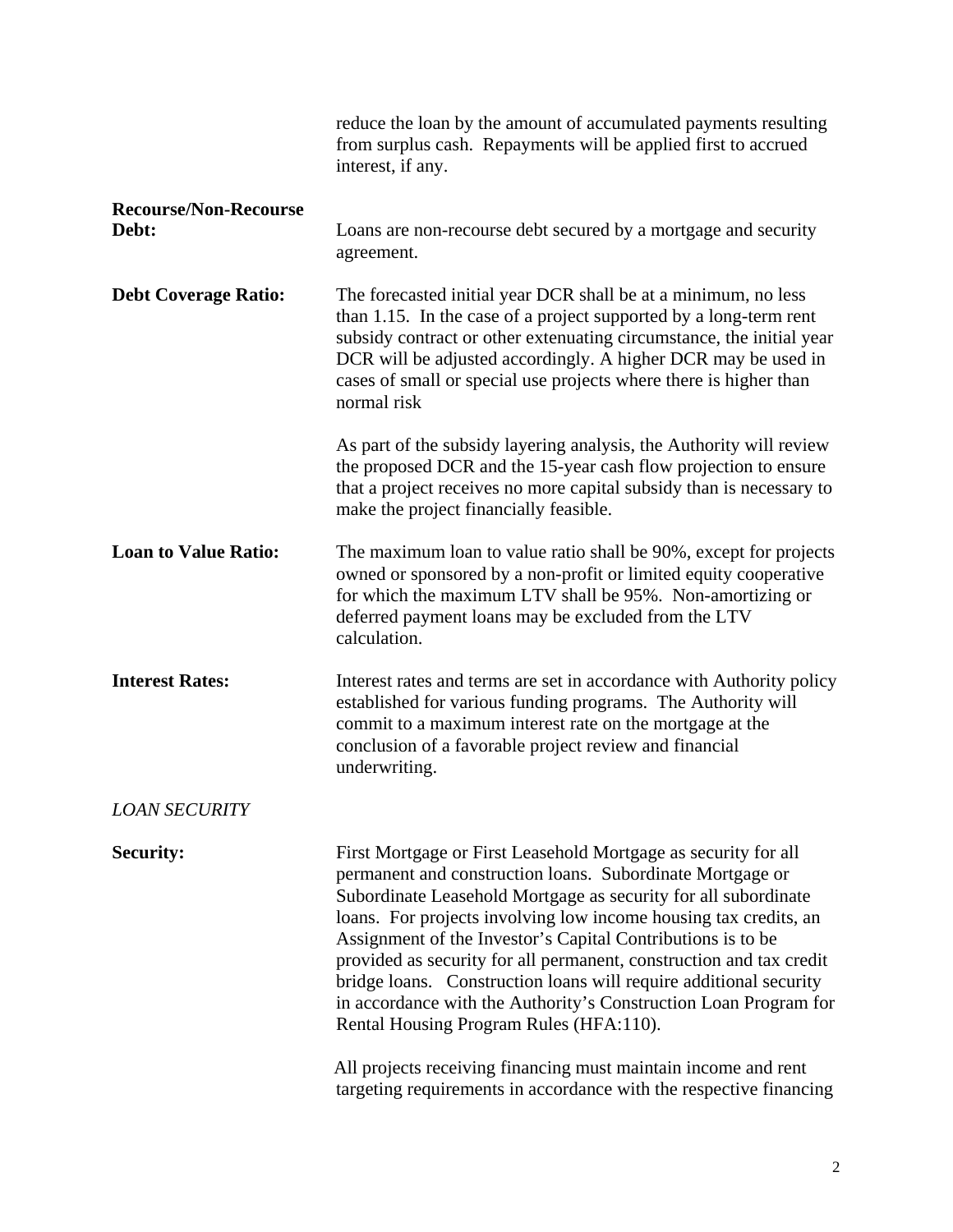program rules. Restrictions will be enforced by either one or a combination of the following agreements: Mortgage Regulatory Agreement, HOME or other Land Use Restriction Agreement, and Land Use Restriction Agreement for Low Income Housing Tax Credits.

# *PROFORMA REQUIREMENTS*

| <b>Project Rents:</b>                         | In most cases, maximum rents for a project are based on household<br>income levels that are adjusted annually by HUD. In general, rents<br>will be underwritten at the lesser of $(1)$ 90% of the maximum<br>allowable tax credit and/or HOME rents for the targeted units, or<br>(2) 90% of the market rent in the area as determined by<br>independent third party reports, i.e. market study, rent<br>comparability study, appraisal. However, the final determination<br>of a market rent will be exclusively determined by the Authority.                                                                                                                                                     |
|-----------------------------------------------|----------------------------------------------------------------------------------------------------------------------------------------------------------------------------------------------------------------------------------------------------------------------------------------------------------------------------------------------------------------------------------------------------------------------------------------------------------------------------------------------------------------------------------------------------------------------------------------------------------------------------------------------------------------------------------------------------|
| <b>Other Income:</b>                          | In general, the Authority will not recognize other income in excess<br>of 2% of the gross rental income unless adequately supported by<br>market or other data.                                                                                                                                                                                                                                                                                                                                                                                                                                                                                                                                    |
| <b>Vacancy Rates:</b>                         | In general, vacancy rates will be underwritten at 5%. Vacancy rates<br>greater than or less than 5% may be used based on the risk analysis<br>performed by the Authority. Vacancy rates may be adjusted for out<br>years based on the expected maturing of a project. In no case will<br>the vacancy rate be underwritten at less than 2% unless the<br>property has a long-term rent subsidy contract.                                                                                                                                                                                                                                                                                            |
| <b>Operating Expenses:</b>                    | Project sponsors are required to submit operating expenses which<br>have been reviewed as reasonable by the professional management<br>agent who will be managing the project. The Authority will further<br>determine the reasonableness of these expenses based on the<br>Authority's experience with similar properties.                                                                                                                                                                                                                                                                                                                                                                        |
| <b>Income and Expense</b><br><b>Trending:</b> | Trending assumptions are based on historical information and<br>projections for future changes and may vary by project type and<br>location. Trending assumptions will necessarily require<br>adjustment from time to time. Rent trending will reflect historic<br>changes in median area incomes and local market conditions, but<br>will typically not exceed 2% on an annual basis. Operating<br>expenses will be trended at 3% throughout the projection period.<br>If evidence exists for a different rate of change for a specific<br>expense category, such as a binding contract for services, then the<br>developer should submit that information to the Authority for<br>consideration. |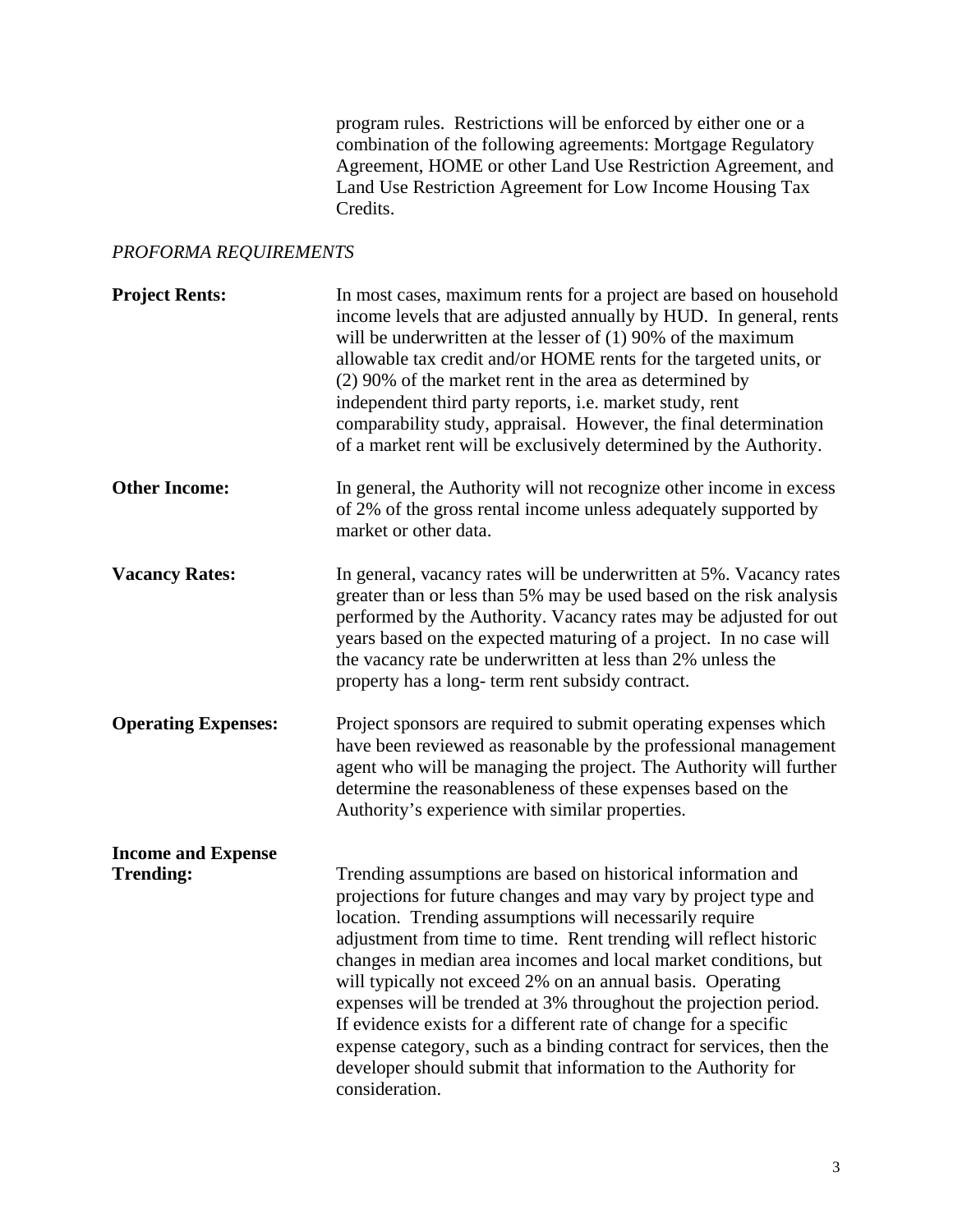Project income and expenses will be projected out a minimum of 15 years, and the project should be able to fund all operating expenses and debt service payments for at least a 12 year projection period utilizing the Authority's trending assumptions. Any project with projected operating deficit during the 12 -15 year projection period may be required to provide additional funds to the capitalized Operating Reserve to cover the projected shortfall amount.

#### *DEVELOPMENT BUDGET*

| <b>Construction Budget:</b> | A professional cost estimator must prepare the construction<br>budget. This same person must certify that the construction<br>estimates and trade-item breakdowns are complete and accurate.<br>The construction budget must reflect reasonable costs giving<br>consideration to the scope of the project and market conditions.                                                                                                                                                                                                         |
|-----------------------------|------------------------------------------------------------------------------------------------------------------------------------------------------------------------------------------------------------------------------------------------------------------------------------------------------------------------------------------------------------------------------------------------------------------------------------------------------------------------------------------------------------------------------------------|
|                             | In general, the construction hard cost contingency shall be no less<br>than 5% of the construction amount for new construction projects<br>and 10% for rehabilitation projects.                                                                                                                                                                                                                                                                                                                                                          |
| <b>Soft Cost Budget:</b>    | The Authority will review the soft cost budget to determine that<br>the budget is both reasonable and adequate. Budget line items may<br>be adjusted by the Authority to levels actually incurred by other<br>similar projects financed by the Authority within the year prior to<br>the sponsor's application, unless variances are satisfactorily<br>justified by the sponsor.                                                                                                                                                         |
| <b>Developer Fee:</b>       | The maximum allowable developer fee shall be calculated in<br>accordance with the Authority's Developer Fee Schedule in<br>Appendix A of the Qualified Allocation Plan. Fees for consultants<br>doing those tasks typically done by a developer, regardless of<br>whether the applicant is a for-profit or non-profit entity, are to be<br>included as part of the calculated developer fee. Extraordinary<br>development consulting services may, at the sole discretion of the<br>Authority, be paid for outside of the developer fee. |
|                             | Up to 33% of the Developer Fee, net of any developer fee loan,<br>may be paid at construction loan closing with the balance held for<br>payment until after construction completion. Modifications to this<br>payment schedule may be made on a case-by-case basis to reflect<br>specific requirements of a project's equity investor provided that,<br>at the Authority's discretion, sufficient performance-based<br>incentives are maintained to achieve timely construction<br>completion, final closing and rent-up of the project. |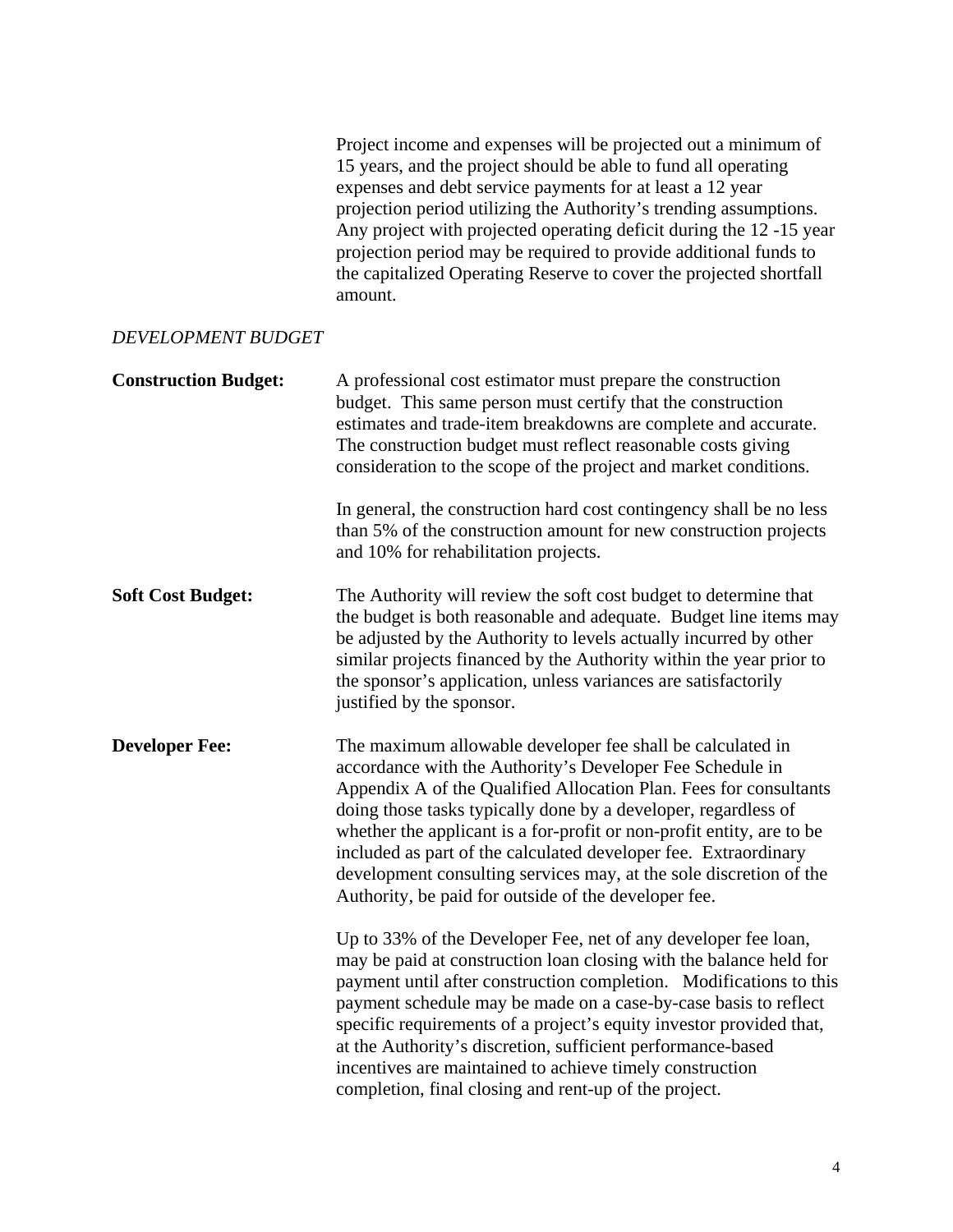**Reserves:** In general, the Authority will hold all reserve and escrow accounts. The Authority may, in conjunction with the equity investor, allow the first mortgagee to hold all reserve and escrow accounts. For projects that receive USDA RD financing, the Authority will defer to RD reserve requirements and allow RD to hold or manage all reserves.

> In most cases, the following reserves will be required to be funded no later than completion of construction:

 **Operating Reserve:** In general, a minimum amount equal to four months of the project's annual operating budget, including debt service, must be capitalized and held for the term of the mortgage loan.

 **Replacement Reserve:** In general, a minimum amount equal to \$500 per unit per year must be capitalized for most project types. Additional reserves may be required based on an Authority commissioned Capital Needs Assessment (CNA) or other analysis completed on the property. In general, the annual rate of deposits will increase by 3% annually.

**Rent-up Reserve:** The sponsor is required to submit an absorption schedule detailing the estimated amount of the Rent-up Reserve to be capitalized. The Rent-up Reserve shall fund marketing, operating, and debt service deficits during the lease-up period. An Authority commissioned market study will be relied upon to help determine the projected lease-up period. The reserve shall remain in effect until three consecutive months of stabilized occupancy are achieved. Any remaining funds in the Rent-up Reserve after three consecutive months of stabilized occupancy are achieved shall be used to pay down the balance of any Authority deferred payment loan or remitted to the Replacement Reserve in the absence of a deferred payment loan.

 **Insurance:** An amount equal to one full year's property and liability insurance premium meeting the Authority's requirements will be paid at loan closing. The necessary construction period insurance premium shall be paid in full at loan closing. The Authority will be named as loss payee on all policies. Other types of insurance will be required as the Authority deems necessary.

 **Real Estate Tax Escrow:** At loan closing sufficient funds shall be escrowed to pay the estimated amount of real estate taxes at the next billing date, less any amounts estimated to be escrowed for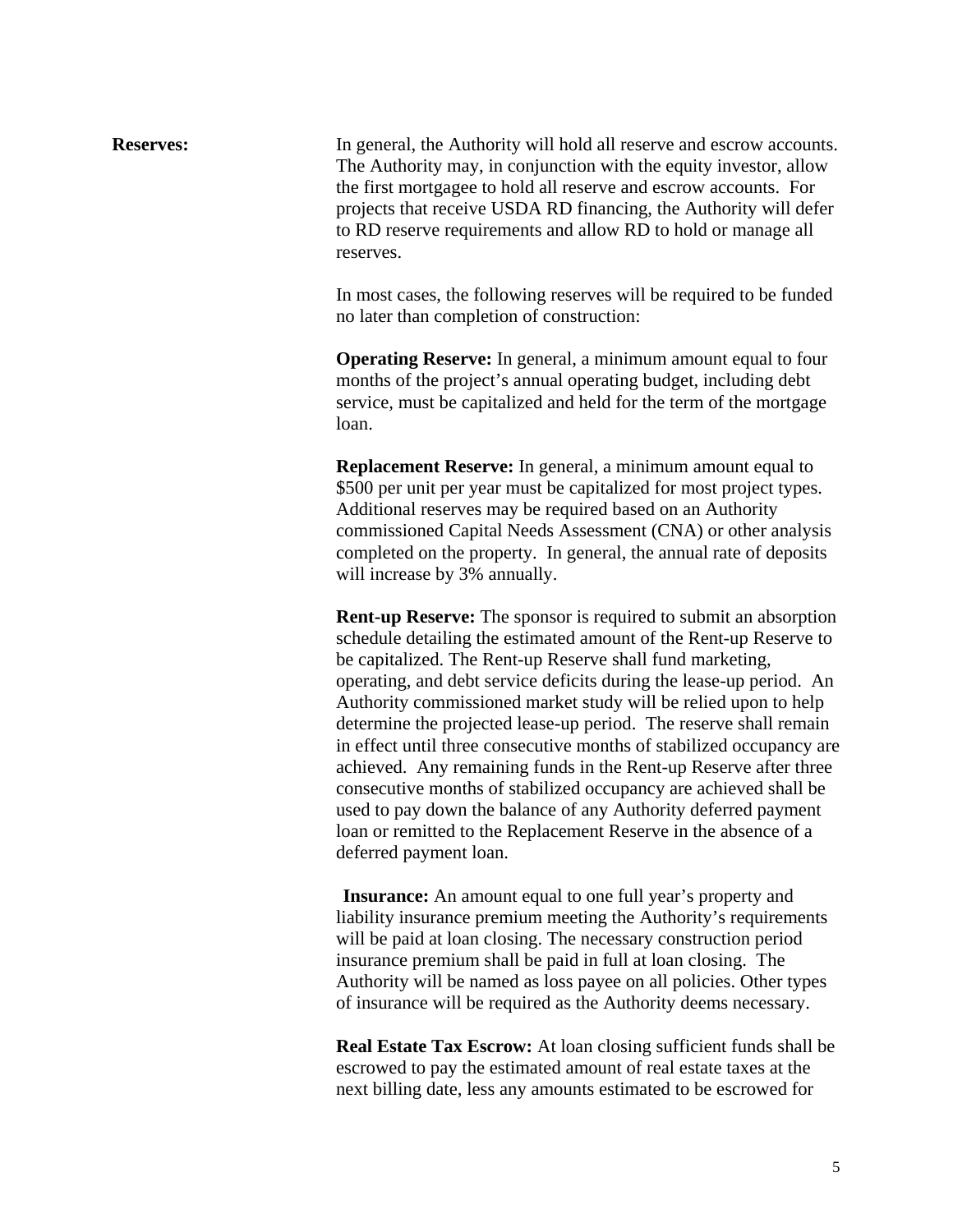real estate tax payment from rental receipts for the period between the closing and the real estate tax billing date.

### *DEVELOPMENT TEAM REQUIREMENTS*

| Developer/Owner:           | The Authority requires that the developer/owner demonstrate<br>sufficient previous experience in the development of projects of<br>similar scale and complexity to the proposed project. The<br>Authority requires resumes for all members of the development<br>team. The Authority, in its sole discretion, may require the<br>developer/owner to include a qualified development consultant as<br>part of the development team. |
|----------------------------|------------------------------------------------------------------------------------------------------------------------------------------------------------------------------------------------------------------------------------------------------------------------------------------------------------------------------------------------------------------------------------------------------------------------------------|
|                            | The developer/owner must possess a satisfactory credit history and<br>adequate financial capacity to complete and own the project. The<br>Authority will require tax returns and financial statements for the<br>previous three years (preferably audited and/or prepared by a<br>CPA).                                                                                                                                            |
| <b>Limited Partner:</b>    | The Authority requires approval of a Limited Partner who acquires<br>or holds an interest of 25% or more in the Partnership.                                                                                                                                                                                                                                                                                                       |
| <b>General Contractor:</b> | The General Contractor shall be selected in a method consistent<br>with the New Hampshire Housing Finance Authority Design and<br>Construction Standards (HFA:111).                                                                                                                                                                                                                                                                |
| Architect:                 | The architect must be licensed and registered in the State of New<br>Hampshire and must meet all the requirements of HFA:111.                                                                                                                                                                                                                                                                                                      |
| <b>Management Agent:</b>   | The management agent must have demonstrated experience with<br>the management of subsidized housing and be acceptable to the<br>Authority. The Authority must also approve the Management<br>Agreement, Management Plan, Tenant Selection Plan, Affirmative<br>Fair Housing Marketing Plan, and Lease or Occupancy Agreement.                                                                                                      |
| <b>Clerk of the Works:</b> | The Authority recognizes the importance of an Owner's<br>Representative to monitor project construction. If requested by the<br>Developer/Owner, the Authority may, at its discretion, approve the<br>inclusion of a Clerk of the Works in the Development Team, and a<br>corresponding line-item expense in the development budget.                                                                                               |
|                            | The Clerk of the Works must demonstrate extensive construction<br>experience, and must be familiar with current industry standards,<br>materials, and methods. The Clerk's salary shall not exceed                                                                                                                                                                                                                                 |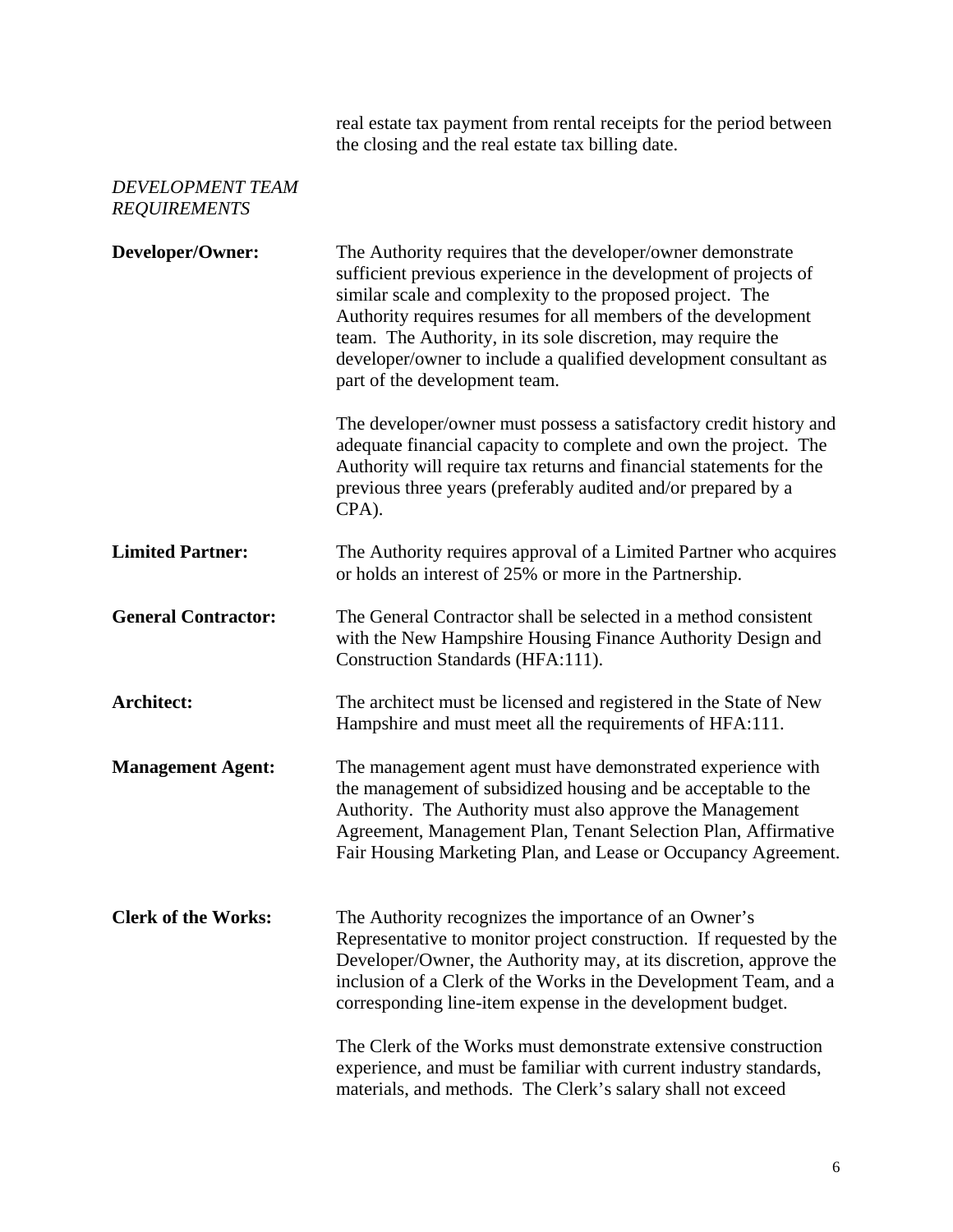prevailing industry wage rates for this position.

# *GENERAL REVIEW REQUIREMENTS*

| Appraisal:                         | Acquisition costs which exceed the appraised value are generally<br>not eligible to be financed except under extenuating circumstances<br>which must be stated in writing as part of the application. The<br>appraisal must comply with all requirements of the Uniform<br>Standards for Professional Appraisal Practice (USPAP). In general,<br>the Authority will commission all appraisal reports.                                                                                                                                                                                                                                                                                                                                                         |
|------------------------------------|---------------------------------------------------------------------------------------------------------------------------------------------------------------------------------------------------------------------------------------------------------------------------------------------------------------------------------------------------------------------------------------------------------------------------------------------------------------------------------------------------------------------------------------------------------------------------------------------------------------------------------------------------------------------------------------------------------------------------------------------------------------|
| <b>Environmental:</b>              | A satisfactory Phase 1 environmental report is required. The report<br>must meet ASTM Standard E 1527-97 for Environmental Site<br>Assessments. If hazardous conditions exist, the Authority will<br>require an adequate mitigation plan and budget to cure such<br>conditions. Older buildings planned for renovation should have<br>asbestos and lead testing completed (unless a total renovation is<br>planned). In general, the Authority will commission all<br>environmental reports. For HUD programs subject to 24 CFR Part<br>58 environmental review procedures, additional documentation<br>may be required to complete the environmental review record,<br>including, but not limited to, historical inventory form and<br>archaeological study. |
| <b>Site Survey:</b>                | A site survey, performed by a New Hampshire licensed land<br>surveyor, is required for all properties. The survey and survey<br>affidavit must meet all requirements necessary to remove the<br>survey exception from the title insurance policy for the property.                                                                                                                                                                                                                                                                                                                                                                                                                                                                                            |
| <b>Market Study:</b>               | In general, an independent, comprehensive, and professional<br>market study will be required for most projects and be<br>commissioned by the Authority. At a minimum, the market study<br>shall meet the guidelines of the National Council of Affordable<br>Housing Market Analysts (NCAHMA).                                                                                                                                                                                                                                                                                                                                                                                                                                                                |
| <b>Rehabilitation/Construction</b> |                                                                                                                                                                                                                                                                                                                                                                                                                                                                                                                                                                                                                                                                                                                                                               |
| <b>Risk Management:</b>            | The Authority must review and approve all plans and<br>specifications in accordance with HFA:111. The Authority may<br>also require and commission an energy audit and a CNA prior to<br>review of a project application in order to help determine the<br>necessary scope of work to be completed.                                                                                                                                                                                                                                                                                                                                                                                                                                                           |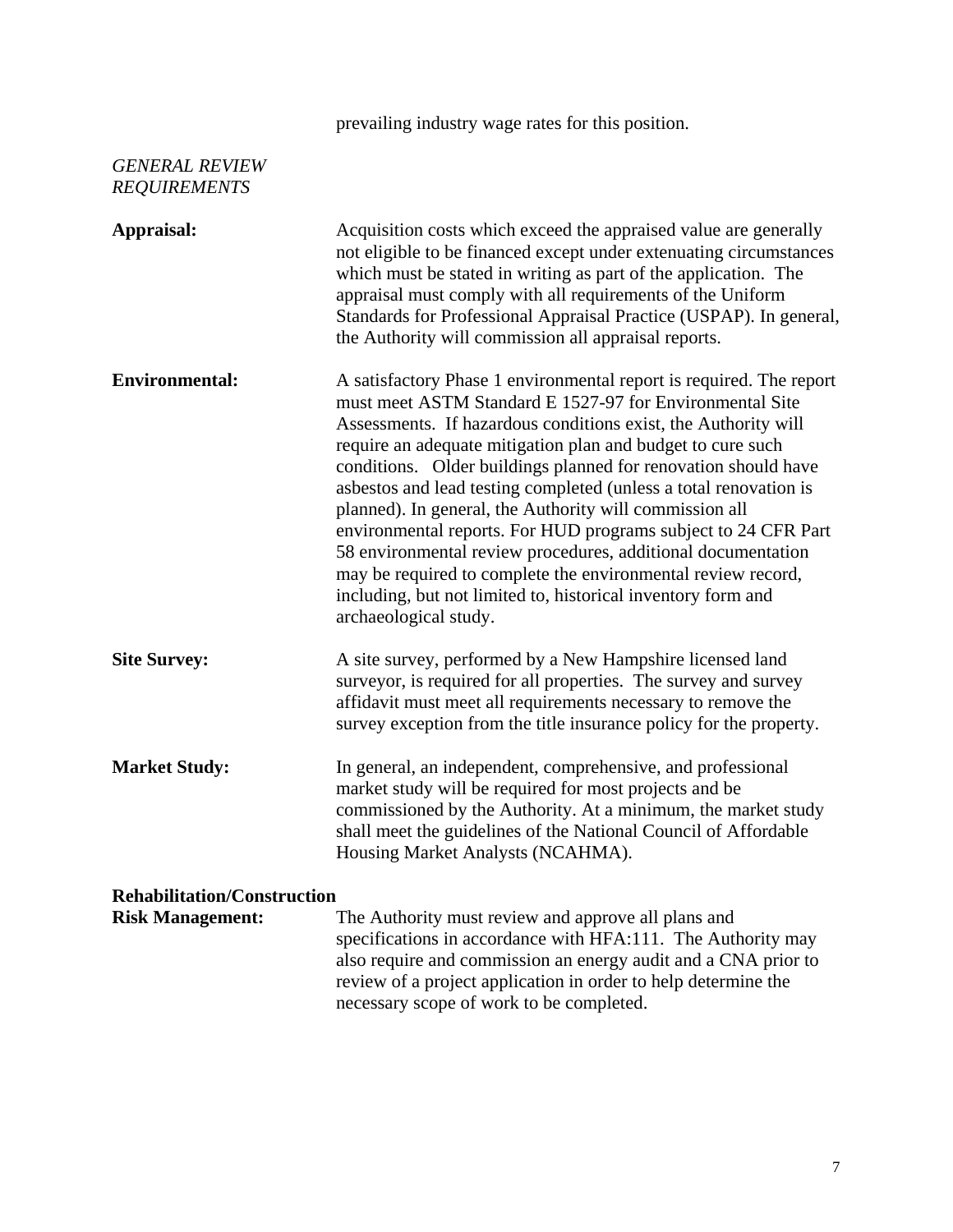## *OTHER AUTHORITY POLICIES & BUSINESS TERMS*

| <b>Anti-Displacement and</b>    |                                                                                                                                                                                                                                                                                                                                                                                                                                                                                                                                                                                                                                                                                                                                                                                                                                                          |
|---------------------------------|----------------------------------------------------------------------------------------------------------------------------------------------------------------------------------------------------------------------------------------------------------------------------------------------------------------------------------------------------------------------------------------------------------------------------------------------------------------------------------------------------------------------------------------------------------------------------------------------------------------------------------------------------------------------------------------------------------------------------------------------------------------------------------------------------------------------------------------------------------|
| <b>Relocation Policy:</b>       | Involuntary permanent displacement of tenants is strongly<br>discouraged. The Authority reserves the right to reject any<br>application that fails to minimize permanent displacement of<br>tenants. Any proposed temporary and permanent relocation of<br>tenants should generally meet standards equivalent to the federal<br>Uniform Relocation Act (URA). Projects using federal funding<br>resources such as HOME must fully comply with the URA.<br>Because of tenant noticing requirements, it is essential that a<br>relocation plan be submitted at the time of application for funding<br>if any temporary or permanent relocation is anticipated.                                                                                                                                                                                             |
| <b>Tenant Selection Policy:</b> | Any project financed in whole or in part with Authority funds, or<br>other federal resources, shall not provide a preference for selecting<br>residents from a specific community or group of communities.                                                                                                                                                                                                                                                                                                                                                                                                                                                                                                                                                                                                                                               |
| <b>Special Needs Housing:</b>   | The Authority will review all financing applications in accordance<br>with the Authority's Special Needs Housing Program Rules<br>(HFA:112). In addition to the Authority's minimum underwriting<br>standards imposed herein, analysis will also include, but not be<br>limited to, review of the service provider and its capacity to<br>provide both financial and program services to the proposed<br>project. The Authority will also review the social programs<br>necessary to support the tenants for the proposed project.                                                                                                                                                                                                                                                                                                                       |
| <b>Distributions:</b>           | All Authority financed projects require a limitation on distributions<br>to the borrower. The annual distribution to a for-profit borrower<br>may not exceed 12% of the borrower's initial equity in the project.<br>Initial equity is the total development cost of the project (including<br>any allowed developer fee) as determined by the Authority at<br>project completion, less the amount of all project development<br>funds requiring a security position except deferred developer fees.<br>Any excess cash available after the distribution payment to the<br>borrower shall be deposited in a residual receipts account<br>controlled by the Authority and available for project related<br>purposes as authorized by the Authority. Any balance remaining<br>in this account after mortgage pay-off will be retained by the<br>Authority. |
|                                 | Non-profit borrowers are allowed to receive a sponsor fee that is                                                                                                                                                                                                                                                                                                                                                                                                                                                                                                                                                                                                                                                                                                                                                                                        |

based on gross project income and available for distribution only if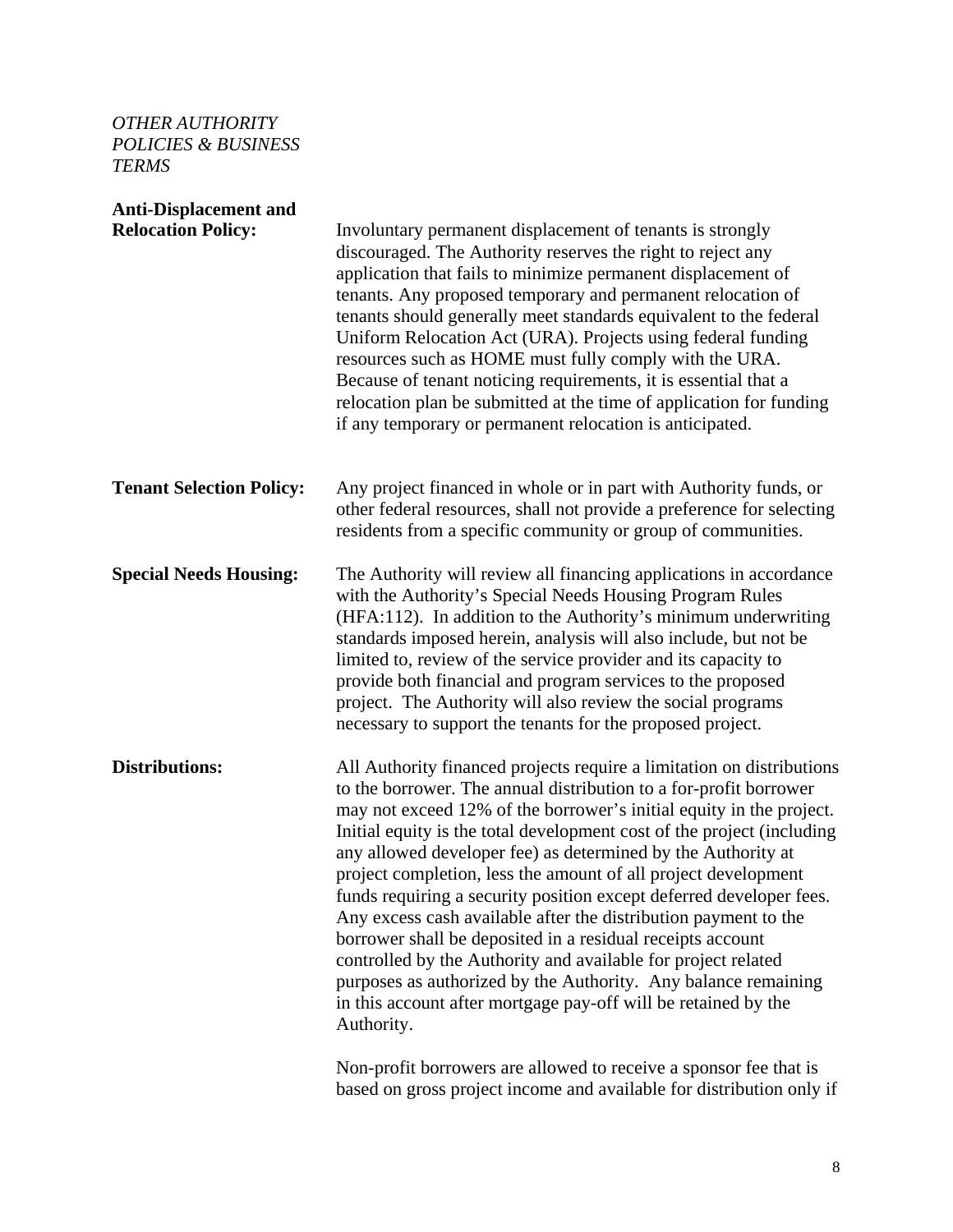|                                 | cash exists in the project operating account at the end of each fiscal<br>year after the payment of all other expenses including debt service.<br>In general, the maximum fee that a non-profit borrower may<br>withdraw following any fiscal year shall be 6% of gross project<br>revenue.                                                                                                                                                                                                                                                                                                                                                                   |
|---------------------------------|---------------------------------------------------------------------------------------------------------------------------------------------------------------------------------------------------------------------------------------------------------------------------------------------------------------------------------------------------------------------------------------------------------------------------------------------------------------------------------------------------------------------------------------------------------------------------------------------------------------------------------------------------------------|
| <b>Surplus Cash:</b>            | Calculated annually, surplus cash is any income remaining after<br>payment of operating expenses (including debt service) and<br>necessary payments to escrows and reserve accounts and any<br>developer fee loan, but before owner distributions as allowed under<br>the distribution limits cited above.                                                                                                                                                                                                                                                                                                                                                    |
|                                 | "Surplus Cash" means the reported net income (loss) (or other<br>equivalent term) for a Fiscal Year adjusted as follows:                                                                                                                                                                                                                                                                                                                                                                                                                                                                                                                                      |
|                                 | Add back depreciation and any amortization expense<br>(i)<br>Deduct required principal repayments during the Fiscal<br>(ii)<br>Year on all Authority-approved debt with scheduled<br>payments (i.e., debt payments contingent upon cash flow or<br>cash balance are excluded)                                                                                                                                                                                                                                                                                                                                                                                 |
|                                 | Deduct required payments to the established Reserve Fund<br>(iii)<br>for Replacements                                                                                                                                                                                                                                                                                                                                                                                                                                                                                                                                                                         |
|                                 | Deduct any interest income on restricted cash reserves and<br>(iv)<br>escrows                                                                                                                                                                                                                                                                                                                                                                                                                                                                                                                                                                                 |
|                                 | Deduct/Add any other items specifically approved by the<br>(v)<br>Authority                                                                                                                                                                                                                                                                                                                                                                                                                                                                                                                                                                                   |
|                                 | In general, the Authority will impose additional stipulations on<br>surplus cash when it provides a subordinate or deferred payment<br>loan. An interim repayment provision will be required on an<br>annual basis as a project is reviewed for regulatory compliance and<br>it is determined through the project financial statements or audits<br>that the project has produced surplus cash. This repayment will be<br>based on a percent of the annual surplus cash (typically 25-50%)<br>and will reduce the loan by the amount of accumulated payments<br>resulting from surplus cash. Repayments will be applied first to<br>accrued interest, if any. |
| <b>Investor Servicing Fees:</b> | The Authority must approve all Investor Servicing Fees as<br>reasonable. In general, Investor Servicing Fees, if approved as<br>reasonable at the sole discretion of the Authority, may be included<br>in the operating budget as an annual operating expense of the<br>project. On a case-by-case basis, the Authority may allow a<br>reasonable Investor Servicing Fee reserve to be capitalized at<br>permanent closing.                                                                                                                                                                                                                                   |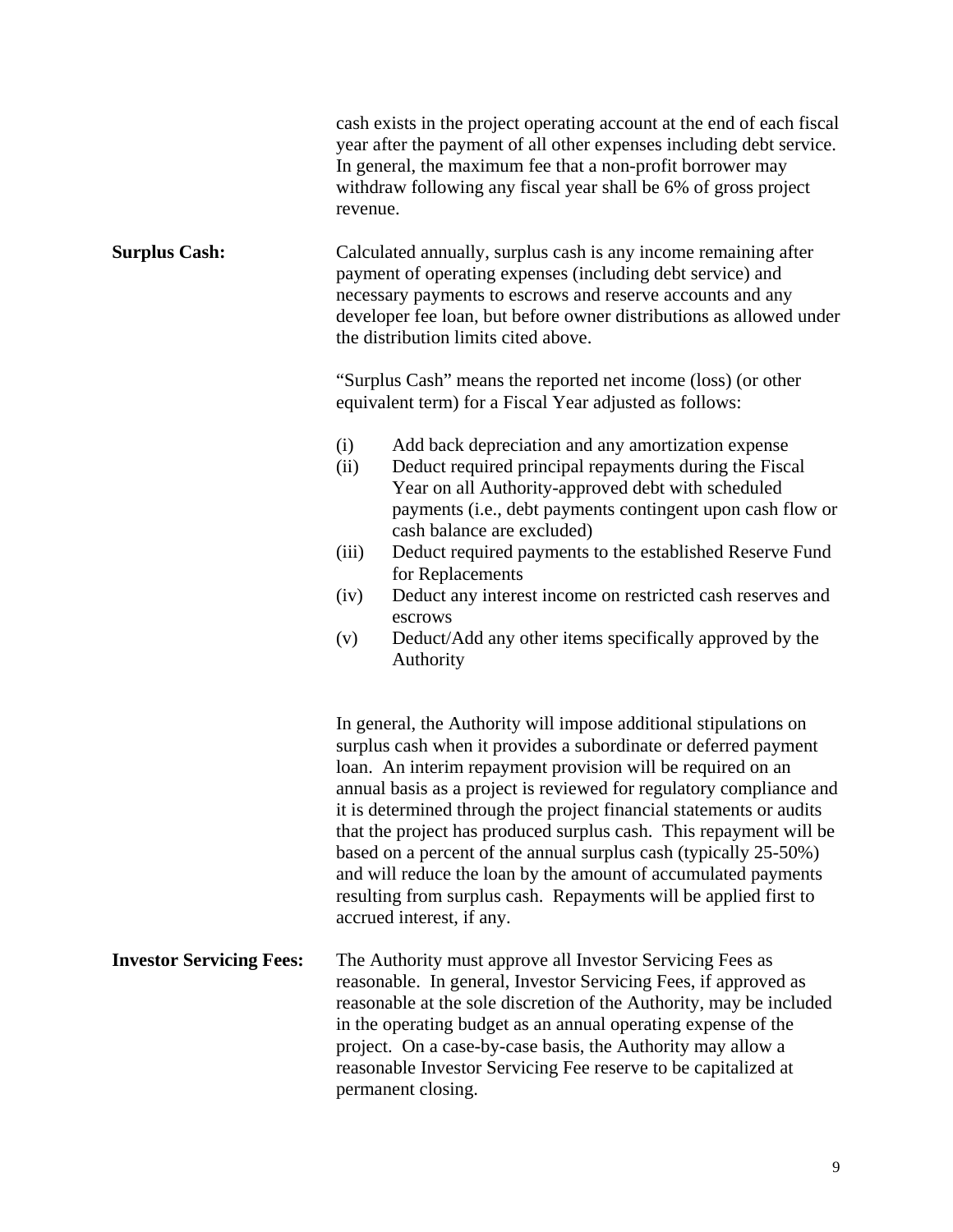| <b>Developer Fee Loan:</b>                             | In general, the Authority will not allow developer fee loans to<br>exceed 50% of the maximum developer fee allowed as determined<br>at project funding commitment. The Authority will not allow<br>interest rates to be charged on Developer Fee Loans and any other<br>Owner or Sponsor Loan when there is an Authority Deferred<br>Payment Loan made to the project. However, Developer Fee<br>Loans may be paid from available Surplus Cash in priority to any<br>Authority Deferred Payment Loan. Owner/Sponsor and other non-<br>amortizing loans from other sources including the Authority will<br>generally be repaid from 50% of Surplus Cash in relative<br>proportion to the size of each loan. |
|--------------------------------------------------------|------------------------------------------------------------------------------------------------------------------------------------------------------------------------------------------------------------------------------------------------------------------------------------------------------------------------------------------------------------------------------------------------------------------------------------------------------------------------------------------------------------------------------------------------------------------------------------------------------------------------------------------------------------------------------------------------------------|
| <b>LIHTC Equity:</b>                                   | On all LIHTC projects that receive Authority financing, the<br>Authority will require that at least 20% of the Limited Partner's<br>LIHTC equity be made available during the construction period.                                                                                                                                                                                                                                                                                                                                                                                                                                                                                                         |
| <b>Holdbacks:</b>                                      | In general, the Authority will holdback 20% of its capital subsidy<br>amount until construction completion in projects where it is not the<br>primary construction lender and/or will not be the first mortgagee<br>on the permanent loan.                                                                                                                                                                                                                                                                                                                                                                                                                                                                 |
| <b>FEES &amp; CHARGES</b>                              |                                                                                                                                                                                                                                                                                                                                                                                                                                                                                                                                                                                                                                                                                                            |
| <b>Commitment Fee:</b>                                 | For projects financed with HOME or other capital subsidy funds, a<br>commitment fee of \$1,000 is payable in full at the time of<br>commitment. For loans financed through the issuance of bonds, a<br>commitment fee equal to 1% of the bond financed mortgage<br>amount up to a maximum fee of \$25,000 is payable in full at the<br>time of commitment.                                                                                                                                                                                                                                                                                                                                                 |
| <b>Loan Origination Fee:</b>                           | For loans financed through the issuance of bonds, a loan<br>origination fee equal to 1.25% of the mortgage amount, less the<br>amount of the commitment fee already paid, is due at loan closing.<br>For Authority financed construction loans, a loan origination fee<br>equal to 1% of the loan amount is due at loan closing.                                                                                                                                                                                                                                                                                                                                                                           |
| <b>LIHTC</b> Projects (paid in addition to other fees) |                                                                                                                                                                                                                                                                                                                                                                                                                                                                                                                                                                                                                                                                                                            |
|                                                        | <b>Tax Credit Monitoring Fee:</b> A capitalized monitoring fee reserve of \$600 per tax credit unit<br>must be funded prior to issuance of 8609.                                                                                                                                                                                                                                                                                                                                                                                                                                                                                                                                                           |
| <b>LIHTC Application Fee:</b>                          | 7% of the final allocation amount. 1% is due at application with<br>the balance due at application for 8609. For loans financed<br>through the issuance of tax-exempt bonds, a LIHTC application fee<br>equal to 7% of the anticipated LIHTC dollar amount is payable                                                                                                                                                                                                                                                                                                                                                                                                                                      |